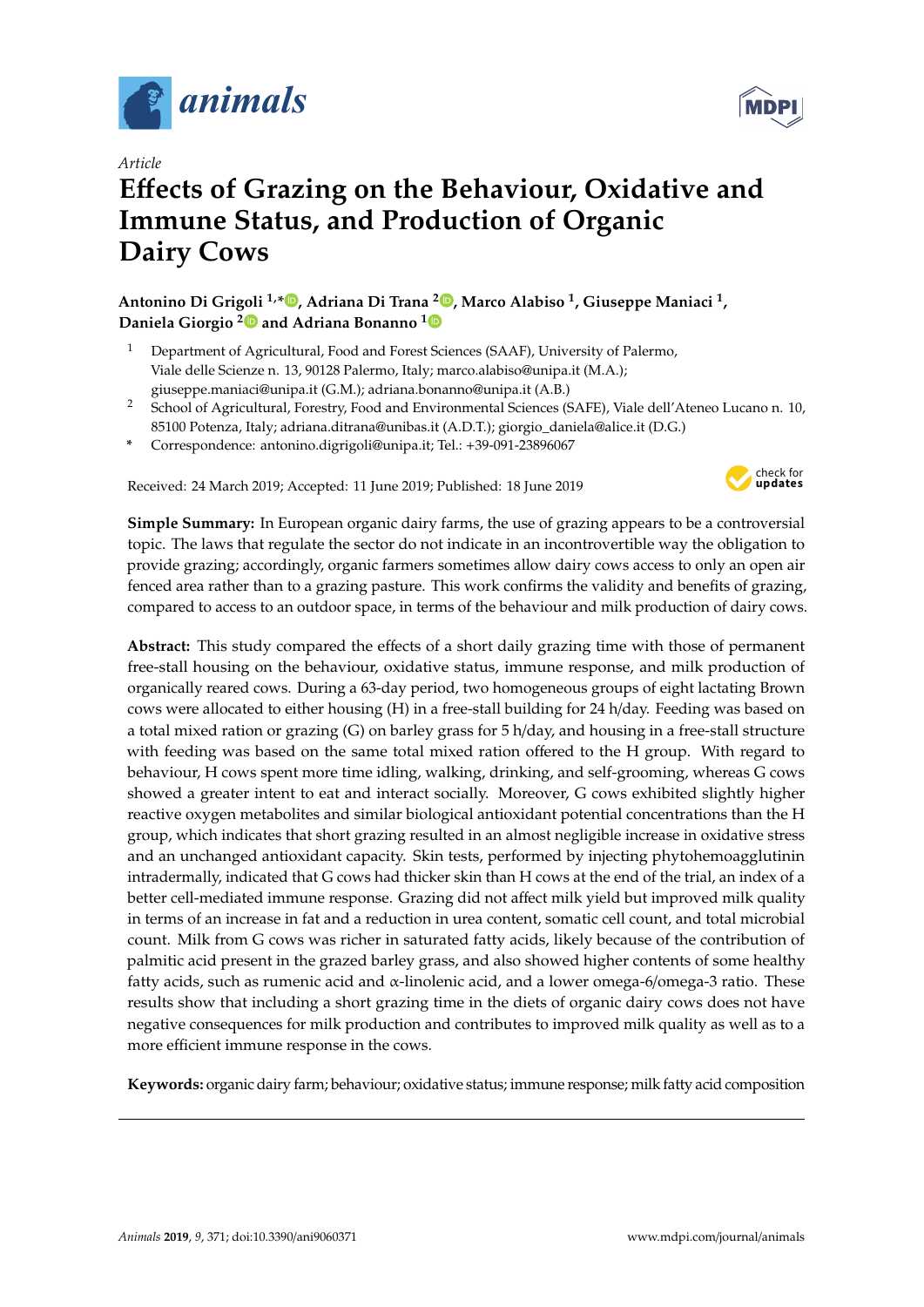# **1. Introduction**

In the past few years there has been a significant increase in the number of organic farms in Italy. Thus, it is becoming increasingly important to update the technical support for organic livestock farming, especially in relation to animal feeding. For example, one problem observed in herds of high-producing dairy cows is the reduction of milk yield which is attributed mainly to unmet feeding requirements prescribed for organic livestock [\[1\]](#page-8-0).

The question of feeding in organic livestock farming also includes grazing. European Community Regulation 2007/834 promotes direct access to pasture among animals (Article 14: " . . . livestock shall have permanent access to open air areas, preferably pasture ... with the exception of bees, livestock shall have permanent access to pasture or roughage"). Therefore, in organic livestock farming grazing is recommended but not obligatory, although some countries in northern Europe (e.g., Norway, Sweden and Finland) have passed laws that require dairy cows to have access to pasture in summer, for a period ranging from six weeks to four months [\[2\]](#page-8-1).

Most people living in developed countries consider the permanent housing of cows to be unacceptable and require animal products to be from farms where animals have good welfare and they can engage in species-specific behaviour. Modern consumers are willing to pay more for products obtained from livestock raised under welfare-positive conditions [\[3\]](#page-8-2). In this context, grazing is an important factor for dairy cows to express their natural behaviour and maintain their health [\[4\]](#page-8-3). The positive effects of grazing on animals are often related to better functioning of the immune system [\[5,](#page-8-4)[6\]](#page-8-5) as well as to improved oxidative status. The latter is due to the high number of antioxidants in green forage and the greater physical exercise performed by grazing animals [\[7\]](#page-8-6). Moreover, the direct use of forage through grazing is more convenient in economic terms, as it reduces the costs of feeding and human recourses. Grazing also affects the quality of dairy products, resulting in more unsaturated fatty acids (FA), including conjugated linoleic acids (CLA) and omega-3 FA [\[8\]](#page-8-7), and vitamins [\[9\]](#page-8-8), making them healthier for the final consumer.

Despite these advantages, modern farms with high-producing dairy cows often do not practice grazing to optimise forage use and control the dietary intake of the animals [\[10,](#page-8-9)[11\]](#page-9-0). In particular, such farms avoid grazing because of (i) the uncertainty of pasture production during the year due to changes in thermo-pluviometric conditions; (ii) the high nutritional requirements of modern high-producing dairy cows, which are often not satisfied by grazing; and (iii) the increasingly frequent use of automatic milking systems.

Therefore, this study investigated the validity and benefits of grazing by comparing the behaviour, oxidative status, immune response, and milk yield and quality (with particular reference to FA content) of organic cows that had access to pasture for part of the day with those of cows that were housed in a free-stall system with access to an outdoor area only.

# **2. Materials and Methods**

## *2.1. Animals, Feeding Systems, and Management*

This experiment was conducted in an organic dairy farm located 650 m above sea level in the province of Palermo (Sicily, Italy; 37°54′ N, 13°55′ E) for 63 days from mid-March to mid-May.

A total of 16 Italian Brown lactating cows, initially  $86 \pm 7$  days in milk and producing  $28.5 \pm 2.7$  kg/day of milk, were divided into two groups of eight cows homogeneous for milk yield and days in milk and assigned to different feeding systems. Cows in the housing group (H) were kept in a free-stall building for 24 h/day, whereas cows in the grazing group (G) grazed a barley grass pasture of 3 ha adjacent to the barn for 5 h/day, from 9:00 h to 14:00 h, and they were kept in a free-stall building. Both groups were fed the same diet indoors based on a total mixed ration (TMR), composed of hay and concentrate (Table [1\)](#page-2-0) offered at 9:00 h to H cows and at 14:00 h to G cows when they returned from the pasture. At 15:00 h, H cows received supplements of soybean (1.0 kg/day) and faba bean (0.5 kg/day), and hay ad libitum. Feed intake was only recorded indoors.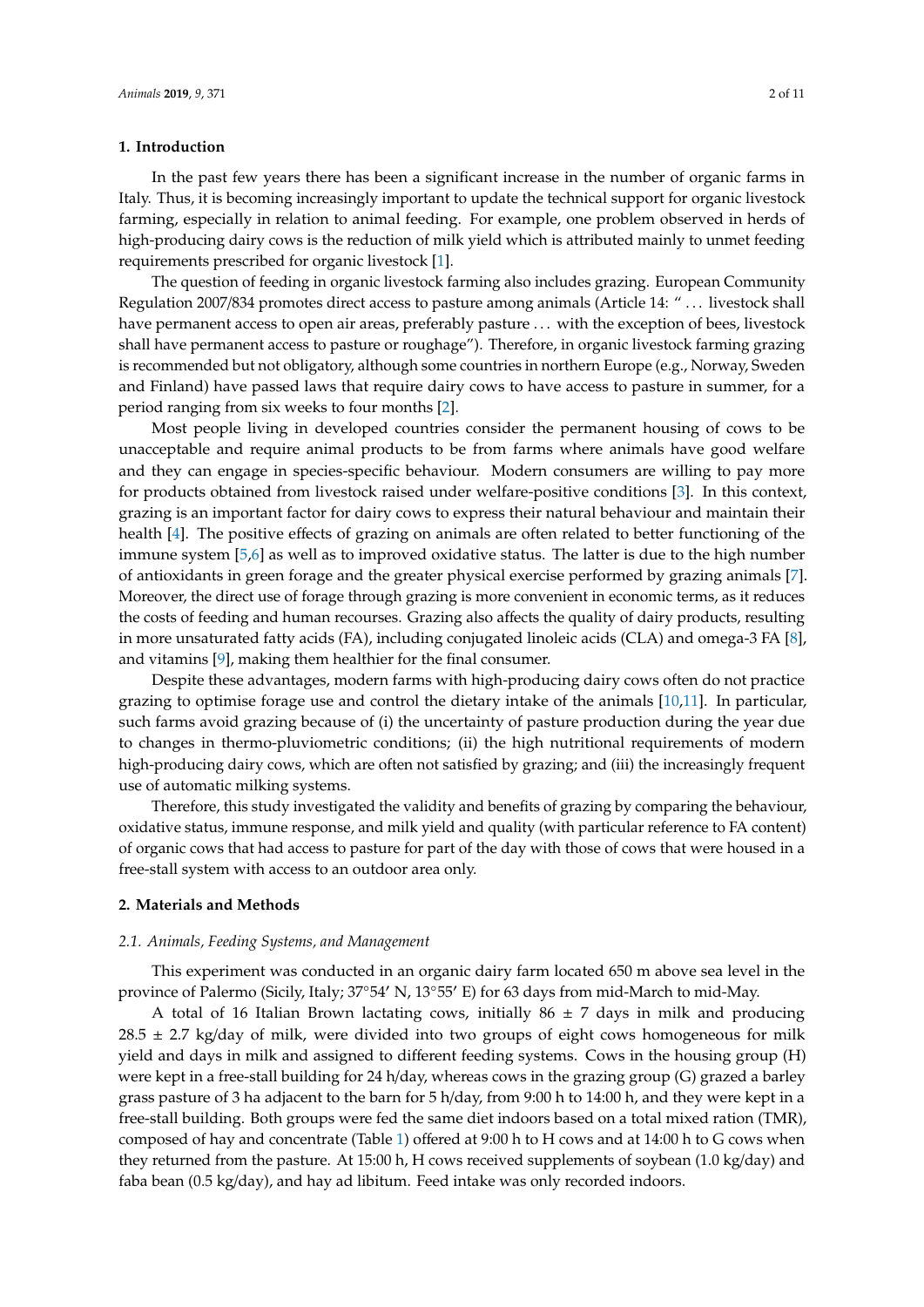| <b>Item</b>                        | Pasture                | <b>Total Mixed</b>        | <b>TMR-Ingredients</b> |                 |                     |                |                        |
|------------------------------------|------------------------|---------------------------|------------------------|-----------------|---------------------|----------------|------------------------|
|                                    | <b>Barley</b><br>Grass | Ration (TMR) <sup>1</sup> | Hay                    | Soybean<br>Meal | Faba<br><b>Bean</b> | Maize<br>Grain | <b>Barley</b><br>Grain |
| Housing group $2$<br>Grazing group | 5 h/day                | 17.0<br>17.0              | 9.0                    | 1.0             | 0.5                 | 3.5            | 3.0                    |
| DM. $%$                            | 20.19                  | 47.19                     | 89.98                  | 93.90           | 89.95               | 88.43          | 89.58                  |
| Crude protein                      | 19.17                  | 16.50                     | 14.75                  | 48.18           | 28.33               | 9.90           | 12.66                  |
| Ether extract                      | 3.85                   | 2.34                      | 1.77                   | 11.37           | 0.97                | 3.59           | 2.20                   |
| Ash                                | 9.32                   | 6.42                      | 9.42                   | 6.69            | 3.70                | 1.72           | 3.12                   |
| <b>NDF</b>                         | 49.45                  | 30.28                     | 53.55                  | 8.92            | 24.04               | 11.55          | 22.03                  |
| ADF                                | 27.97                  | 20.93                     | 38.48                  | 9.29            | 13.97               | 3.53           | 10.47                  |
| ADL                                | 2.07                   | 3.32                      | 6.29                   | 0.16            | 3.32                | 0.42           | 1.27                   |

<span id="page-2-0"></span>**Table 1.** Composition of diets as fed basis (kg/day per head) and chemical composition (% DM) of barley grass selected at pasture and feed offered to the experimental groups.

<sup>1</sup> The TMR was supplemented with sodium-chloride, sodium-bicarbonate, and bacterial inoculum for unifeed stabilisation. <sup>2</sup> Cows in the housing group received a supplement of soybean (1.0 kg/day), faba bean (0.5 kg/day), and hay ad libitum, which was consumed at an average amount of 4.8 kg/day per head.

The free-stall barns where cows in both groups were housed contained an indoor resting area with straw-bedded cubicles and a large outdoor area (10  $m<sup>2</sup>$  per head), which was more than required by Commission Regulation No. 889/2008 on organic livestock. All cows involved in the research had had previous experience with both free-stall housing and grazing, and during the trial they showed no signs of illness. Cows were managed according to Directive 2010/63/EU on the protection of animals used for scientific purposes and the trial complied with the Italian legislation on animal care (DL n. 26, 4 March 2014).

## *2.2. Measurement, Sampling, and Analytical Methods*

All measurements and sampling were performed, after a three-week adaptation period, four times during the experimental period at 14-days intervals.

The forage biomass available in the pasture was estimated by cutting five areas of 2.5  $m<sup>2</sup>$  at ground level; in order to determine the amount of dry matter (DM), samples were collected and then dried at 105 ◦C until constant weight. Samples of fresh forage ingested by cows at pasture were collected by hand plucking parts of plants after grazing was observed and recorded. The samples collected at pasture and samples of other feed given in the feeder were analysed for the determination of DM, crude protein  $(N \times 6.25)$ , ether extract and ash using AOAC methods [\[12\]](#page-9-1), and structural carbohydrates such as neutral detergent fibre (NDF), acid detergent fibre (ADF), and acid detergent lignin (ADL) [\[13\]](#page-9-2). The chemical composition of the feed used in the diets is reported in Table [1.](#page-2-0)

The behaviour of cows in the pasture and the barn was observed. There were two observers per experimental group, one positioned inside and the other outside of the barn (using binoculars when necessary). Observations of behaviour were made every 15 min over a 9-h period (from 8:00 h to 17:00 h) using scan sampling, which consisted of a quick observation of the animal's behaviour and the recording of data on posture (standing or laying) and activity (grazing, eating indoors, drinking, ruminating, walking, idling (eyes opened or closed, but no other activity)). In addition, social interactions (sniffing or rubbing another subject unaggressively), aggressive interactions (butting, pushing, or threatening), and self-grooming were recorded continuously during the 9-h observation period.

Individual blood samples from fasted cows were collected in the morning by coccygeal venipuncture. Plasma oxidants and antioxidant capacity were measured with two different commercial kits (Diacron, Grosseto, Italy) by determining reactive oxygen metabolites (ROMs), mainly hydroperoxides generated by the oxidation of biomolecules, and biological antioxidant potential (BAP), measuring the capacity of the plasma sample to reduce iron from ferric ( $Fe^{3+}$ ) to ferrous ( $Fe^{2+}$ ) form. The results of the d-ROMs test were expressed in arbitrary units called Carratelli units (U. Carr.), where 1 U. Carr. corresponds to 0.08 mg/100 mL  $H_2O_2$ ; the results of the BAP test were expressed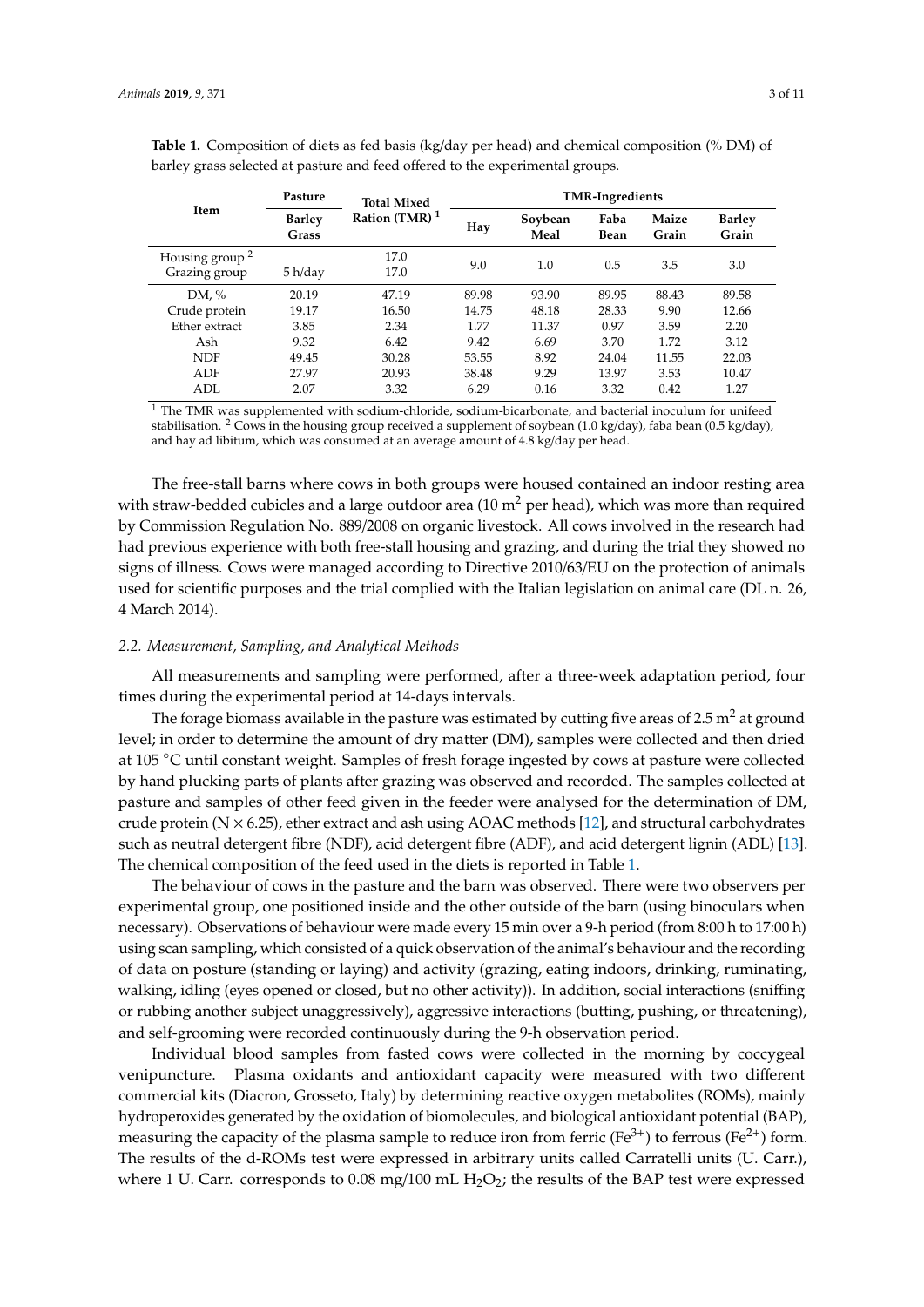as  $\mu$ Eq/L reduced iron. To evaluate humoral immune response, at the start of the trial (day 3) the cows were injected subcutaneously with 10 mg (5 mg per shoulder) keyhole limpet hemocyanin (KLH, Sigma-Aldrich, Milan, Italy) dissolved in 2 mL sterile saline solution and emulsified in an equal volume of incomplete Freund's adjuvant. Another injection without adjuvant was repeated after two weeks. Antibody titre was evaluated, four times like the other measurements, by dosing the blood antibody on serum collected from the cows. The antibody titre in serum was determined following Braghieri et al. [\[9\]](#page-8-8), and optical density (OD) at 450 nm was measured using an ELISA microplate reader (Bio-Rad, Model 680, Hercules, CA, USA). A skin test was performed, at the start (day 1) and the end (day 62) of the trial, to measure the cell-mediated immune response. Phytohemoagglutinin (PHA-P, Sigma-Aldrich; 1 mg dissolved in 1 mL sterile saline solution) was injected intradermally into the middles of 1.5-cm wide circles marked on shaved skin on the upper side of each shoulder. The skin fold thickness (mm) was measured with a calliper before and 24 h after the injection. For each cow, the increase in skin fold thickness (24-h thickness—preinjection thickness) was calculated using the mean of the two measurements taken from the shoulders.

The cows were milked mechanically twice a day, at 6:00 h and at 18:00 h. Individual milk yield was weighed, and samples were taken and analysed for lactose, fat, protein, casein, and somatic cell count (SCC) using infrared methods (Combifoss 6000; Foss Electric, Hillerød,, Denmark); urea by enzymatic methods using the difference in pH (CL-10 Plus; Eurochem, Rome, Italy); and total bacterial count (TBC; Bactoscan, Foss Electric).

To determine the FA composition of lyophilised individual milk samples (100 mg), the fat was extracted by direct methylation with 1 mL hexane and 2 mL 0.5 M NaOCH3 at 50 ℃ for 15 min, followed by 1 mL 5% HCl in methanol at 50  $^{\circ}$ C for 15 min, based on the bimethylation procedure [\[14\]](#page-9-3). Fatty acid methyl esters were recovered in hexane (1.5 mL). One microlitre of each sample was injected by autosampler into an HP 6890 gas chromatography system equipped with a flame-ionisation detector (Agilent Technologies, Santa Clara, CA, USA). Fatty acid methyl esters from all samples were separated using a 100 m (length), 0.25 mm (internal diameter), and 0.25 µm (film thickness) capillary column (CP-Sil 88; Chrompack, Middelburg, The Netherlands). The injector temperature was kept at 255 ◦C, and the detector temperature was kept at 250  $^{\circ}$ C, with an H2 flow of 40 mL/min, an air flow of 400 mL/min, and a constant helium flow of 45 mL/min. The initial oven temperature was held at 70 °C for 1 min, increased 5 ◦C/min to 100 ◦C, held for 2 min, increased 10 ◦C/min to 175 ◦C, held for 40 min, and finally increased 5 ◦C/min to a final temperature of 225 ◦C and held for 45 min. Helium was the carrier gas, with a head pressure of 23 psi and a flow rate of 0.7 mL/min (linear velocity = 14 cm/s). A solution of fatty acid methyl esters and hexane (Nu-Check-Prep, Elysian, MN, USA) was used to identify each FA. A standard mixture of methyl esters of CLA isomers (Sigma-Aldrich) and published isomeric profiles [\[15,](#page-9-4)[16\]](#page-9-5) were used to identify the rumenic acid (RA; CLA C18:2 c9 t11). Total FA was quantified using C23:0 (Sigma-Aldrich) as the internal standard, which was added at a concentration of 4 mg/g freeze-dried sample. Results were expressed as mg FA/100 g milk.

## *2.3. Statistical Analysis*

Data were analysed statistically using the SAS 9.2 software. For individual data on behaviour, oxidative and immune status, milk production and FA composition, with the cow as the experimental unit, the fixed effects of feeding system (FS: Housing, grazing) and sampling day (SD, four levels) were assessed using a MIXED model for repeated measures, with SD as the repeated measure, and H cow as the repeated subject, regarded as a random error term. SCC and TBC values were transformed logarithmically (log10) before analysis.

Cell-mediated immune responses to the skin test were subjected to a General Linear Model (GLM) procedure evaluating the effects of FS, day of measurement (DM, day 1, day 62), and their interaction  $FS \times DM$ .

Social interactions (expressed as n/cow) were subjected to GLM considering only the effect of FS.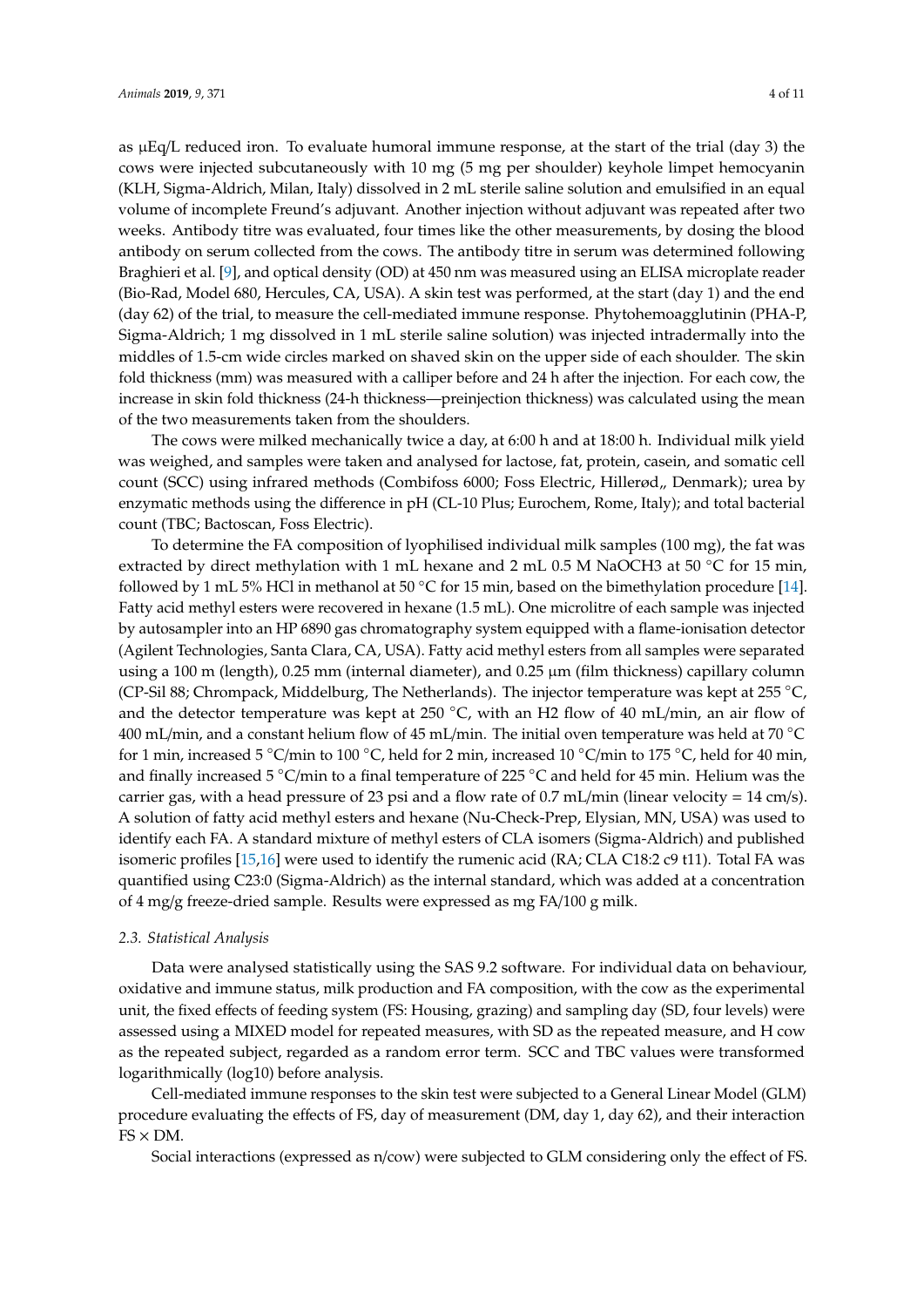# **3. Results**

At the start of the trial, the available biomass at pasture was 2753 kg DM/ha, whereas at the end it was 1780 kg DM/ha. Both groups completely consumed the TMR and concentrates. The average hay intake of H cows was 4.8 kg/day per head.

Regarding behaviour, G cows spent longer eating (grazing + eating indoor) than H cows, which instead spent more time idling, walking, and drinking (Table [2\)](#page-4-0). In addition, H cows spent more time in the outdoor area, where they stayed mostly lying down, rather than inside the barn. When G cows were outside, they spent more time standing; when they came back from pasture, they lay in the cubicles longer than H cows. G cows interacted more socially (Table [2\)](#page-4-0), spending more time sniffing, licking, and rubbing one another affiliative manner, whereas H cows showed a greater amount of self-grooming.

| Item                        | Posture     | Housing | Grazing | SEM <sup>1</sup> | p        |
|-----------------------------|-------------|---------|---------|------------------|----------|
|                             | Lying, $\%$ | 34.2    | 10.5    | 1.93             | < 0.0001 |
| Outdoors                    | Standing, % | 32.6    | 53.5    | 3.74             | < 0.0001 |
|                             | Lying, $\%$ | 5.52    | 15.9    | 2.06             | 0.0006   |
| Indoors                     | Standing, % | 27.6    | 20.1    | 2.29             | 0.1074   |
| Grazing (GR), %             |             |         | 46.8    |                  |          |
| Eating indoors $(EI)$ , %   |             | 31.9    | 16.0    |                  |          |
| Eating $(GR + EI)$ , %      |             | 31.9    | 62.8    | 2.28             | < 0.0001 |
| Drinking, %                 |             | 1.92    | 0.46    | 0.145            | 0.0304   |
| Ruminating, %               |             | 29.2    | 26.6    | 2.13             | 0.4996   |
| Walking, %                  |             | 5.58    | 2.15    | 0.492            | 0.0052   |
| Idling, %                   |             | 30.4    | 8.37    | 1.70             | < 0.0001 |
| Affiliative interactions, n |             | 1.43    | 3.18    | 0.344            | 0.0007   |
| Aggressive interactions, n  |             | 0.25    | 0.56    | 0.121            | 0.1186   |
| Self-grooming, n            |             | 2.98    | 1.75    | 0.322            | 0.0096   |

<span id="page-4-0"></span>**Table 2.** Effect of feeding system on animal behaviour (% of observation time), social and aggressive interactions (n/cow).

 $1$  SEM = standard error of mean.

<span id="page-4-1"></span>Feeding system affected oxidative status (Table [3\)](#page-4-1), as the G group exhibited a higher concentration of ROMs than the H group. In contrast, grazing did not increase antioxidant capacity, which was similar between the groups.

**Table 3.** Effect of feeding system on oxidative and immune parameters.

| Item                             | <b>Measure Unit</b> | Housing                    | Grazing            | SEM <sup>1</sup> | p      |
|----------------------------------|---------------------|----------------------------|--------------------|------------------|--------|
| Oxidative status                 |                     |                            |                    |                  |        |
| <b>ROMs</b>                      | U. Carr.            | 61.7                       | 87.3               | 8.10             | 0.0426 |
| <b>BAP</b>                       | Log microEq/L       | 3.46                       | 3.41               | 0.016            | 0.1082 |
| Immune parameters                |                     |                            |                    |                  |        |
| Antibody titre                   | $OD$ 450 nm         | 1.22                       | 1.19               | 0.021            | 0.323  |
| Skin fold thickness<br>(mm) $^2$ | day 1<br>day 62     | 4.17a<br>3.00 <sub>b</sub> | $4.10$ ab<br>4.50a | 0.455            | 0.1269 |

<sup>1</sup> SEM = standard error of mean. <sup>2</sup> Recorded at the start (day-1) and end (day-62) of the experiment after injection of PHA-P; the interaction between feeding system and day of measurement (FS  $\times$  DM) was significant ( $p = 0.0315$ ); among interaction means:  $a, b = p \le 0.05$ .

The antibody titre response that emerged from the measurement of serum OD (Table [3\)](#page-4-1) did not differ between the groups, although the average OD of G cows was slightly higher than that of H cows. Indeed, daily testing revealed that the antibody titre of the G group was statistically higher than that of the H group only at first measurement (1.41 vs. 1.32 OD,  $p \le 0.05$ ), which was nearest the time of the KLH antigen inoculation.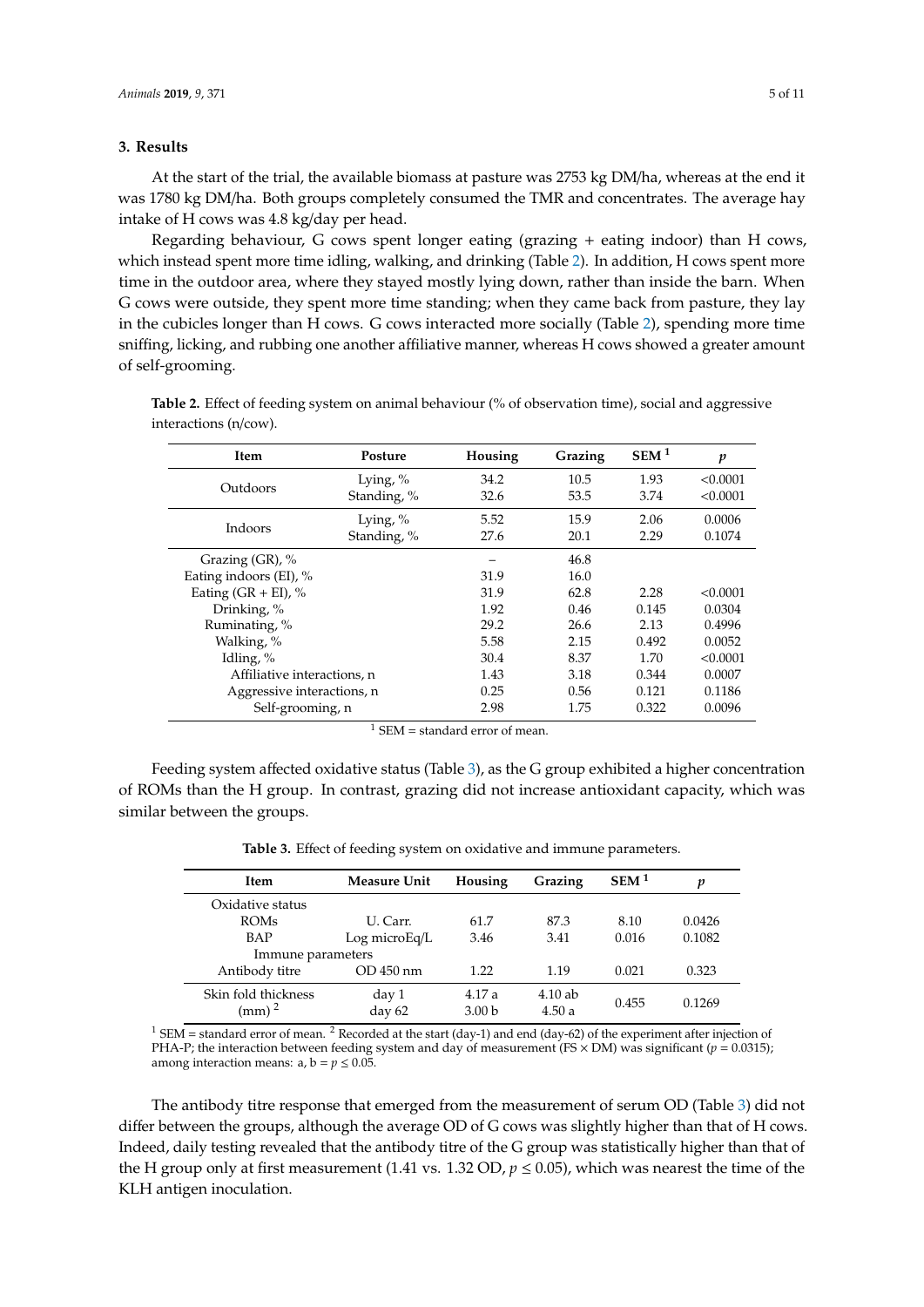However, signs of a more efficient immune system in G cows emerged from the skin test with PHA-P (Table [3\)](#page-4-1). The skin test performed at the start of the trial showed no differences between the groups, but when repeated at the end of the trial, the skin of G cows had not significantly changed, whereas that of H cows was thinner than both their initial result and that of G cows at the last test.

Grazing barley pasture did not affect milk yield, which was similar between the two groups (Table [4\)](#page-5-0). However, it did improve milk quality in terms of an increase in fat and reductions in urea content, SCC, and TBC.

<span id="page-5-0"></span>

| Parameter             | Measure Unit | Housing | Grazing | SEM <sup>1</sup> | p      |
|-----------------------|--------------|---------|---------|------------------|--------|
| Milk                  | kg/day       | 25.6    | 25.5    | 1.47             | 0.9615 |
| Fat                   | $\%$         | 3.94    | 4.15    | 0.141            | 0.0419 |
| Protein               | $\%$         | 3.59    | 3.49    | 0.127            | 0.5724 |
| Casein                | $\%$         | 2.79    | 2.73    | 0.101            | 0.7059 |
| Urea                  | mg/dL        | 36.1    | 29.5    | 0.706            | 0.0153 |
| Lactose               | $\%$         | 4.96    | 4.97    | 0.069            | 0.9076 |
| Somatic cells         | log10 n/mL   | 5.13    | 4.89    | 0.127            | 0.0424 |
| Total bacterial count | log10 n/mL   | 6.24    | 5.95    | 0.140            | 0.0335 |

**Table 4.** Effect of feeding system on milk production.

 $1$  SEM = standard error of mean.

The fatty acid content in milk was influenced by the feeding system (Table [5\)](#page-5-1). Saturated FA (C10, C12, C14, C16) were significantly higher in G milk, contrary to expectations. However, the milk of G cows had higher levels of FA beneficial to humans, such as RA (CLA, C18:2 c9 t11) and its precursor trans-vaccenic acid (VA, C18:1 t11), α-linolenic acid (ALA, C18:3 n3), and, as a tendency, all FA in the omega-3 series. The differences in milk FA content increased the saturated/unsaturated ratio in G cows but simultaneously reduced the omega-6/omega-3 ratio.

<span id="page-5-1"></span>**Table 5.** Effect of feeding system on the fatty acid (FA) content of individual cow milk (mg/100 g milk).

| <b>Fatty Acids</b>                                                | Housing | Grazing | SEM <sup>1</sup> | $\boldsymbol{p}$ |
|-------------------------------------------------------------------|---------|---------|------------------|------------------|
| C10                                                               | 134.63  | 149.68  | 5.65             | 0.0645           |
| C12                                                               | 155.51  | 176.17  | 6.76             | 0.0346           |
| C14                                                               | 408.95  | 479.24  | 13.55            | 0.0005           |
| C16                                                               | 1043.06 | 1223.11 | 34.59            | 0.0005           |
| C16: c1                                                           | 38.11   | 45.48   | 2.14             | 0.0182           |
| C18                                                               | 257.15  | 256.65  | 10.55            | 0.9739           |
| C <sub>18:1</sub> $t$ <sub>11</sub> , V <sub>A</sub> <sup>2</sup> | 11.18   | 12.27   | 0.36             | 0.0348           |
| C18:1 $c9$ , OA $3$                                               | 526.56  | 554.09  | 20.44            | 0.3449           |
| C18:2 n-6 $c$ 9 $c$ 12, LA <sup>4</sup>                           | 92.13   | 93.53   | 3.17             | 0.7572           |
| C18:3 n-6 $c6$ $c9$ $c12$ , GLA $^5$                              | 4.46    | 5.08    | 0.23             | 0.0612           |
| C18:3 n-3 c9 c12 c15, ALA $^6$                                    | 14.72   | 16.19   | 0.53             | 0.0441           |
| CLA <sup>7</sup> C18:2 c9 t11, RA <sup>8</sup>                    | 5.96    | 7.04    | 0.28             | 0.0090           |
| C <sub>20:5</sub> n-3, EPA $9$                                    | 2.94    | 3.16    | 0.14             | 0.2671           |
| C22:5 n-3, DPA 10                                                 | 1.34    | 3.05    | 0.81             | 0.1397           |
| C22:6 n-3, DHA 11                                                 | 3.22    | 3.34    | 0.13             | 0.5369           |
| $\Sigma$ saturated FA (SFA)                                       | 2377.55 | 2695.03 | 72.82            | 0.0031           |
| $\Sigma$ monounsaturated FA (MUFA)                                | 695.55  | 735.96  | 24.85            | 0.2549           |
| $\Sigma$ polyunsaturated FA (PUFA)                                | 163.14  | 166.30  | 4.75             | 0.6395           |
| $\Sigma$ unsaturated FA (UFA)                                     | 858.69  | 902.26  | 28.21            | 0.2792           |
| <b>SFA/UFA</b>                                                    | 2.79    | 3.05    | 0.0802           | 0.0217           |
| $\Sigma$ omega-6 FA <sup>12</sup>                                 | 122.08  | 122.19  | 3.64             | 0.9838           |
| $\Sigma$ omega-3 FA $^{13}$                                       | 23.56   | 26.68   | 1.21             | 0.0730           |
| omega-6/omega-3                                                   | 5.26    | 4.78    | 0.15             | 0.0252           |
|                                                                   |         |         |                  |                  |

 $1$  SEM = standard error of mean.  $2$  VA = trans-vaccenic acid;  $3$  OA = oleic acid;  $4$  LA = linoleic acid;  $5$  GLA =  $\gamma$ -linolenic acid;  $^6$  ALA = α-linolenic acid;  $^7$  CLA = conjugated linoleic acid;  $^8$  RA = rumenic acid;  $^9$  EPA = eicosapentaenoic acid;  $^{10}$  DPA = docosapentaenoic acid;  $^{11}$  DHA = decosahexaenoic acid;  $^{12}$   $\Sigma$  omega-6 FA = C18:2 n-6 t9 t12; C18:2 n-6 *c9 t12*; C18:2 n-6 *t9 c12*; C18:2 n-6 *c9 c12* (LA); C18:3 n-6 *c6 c9 c12* (GLA); C20:2 n-6; C20:3 n-6; C20:4 n-6; C22:2 n-6; C22:4 n-6; <sup>13</sup>  $\sum$  omega-3 FA = C18:3 n-3 *c9 c12 c15* (ALA); C20:3 n-3; C20:5 n-3 (EPA); C22:5 n-3 (DPA); C22:6 n-3 (DHA).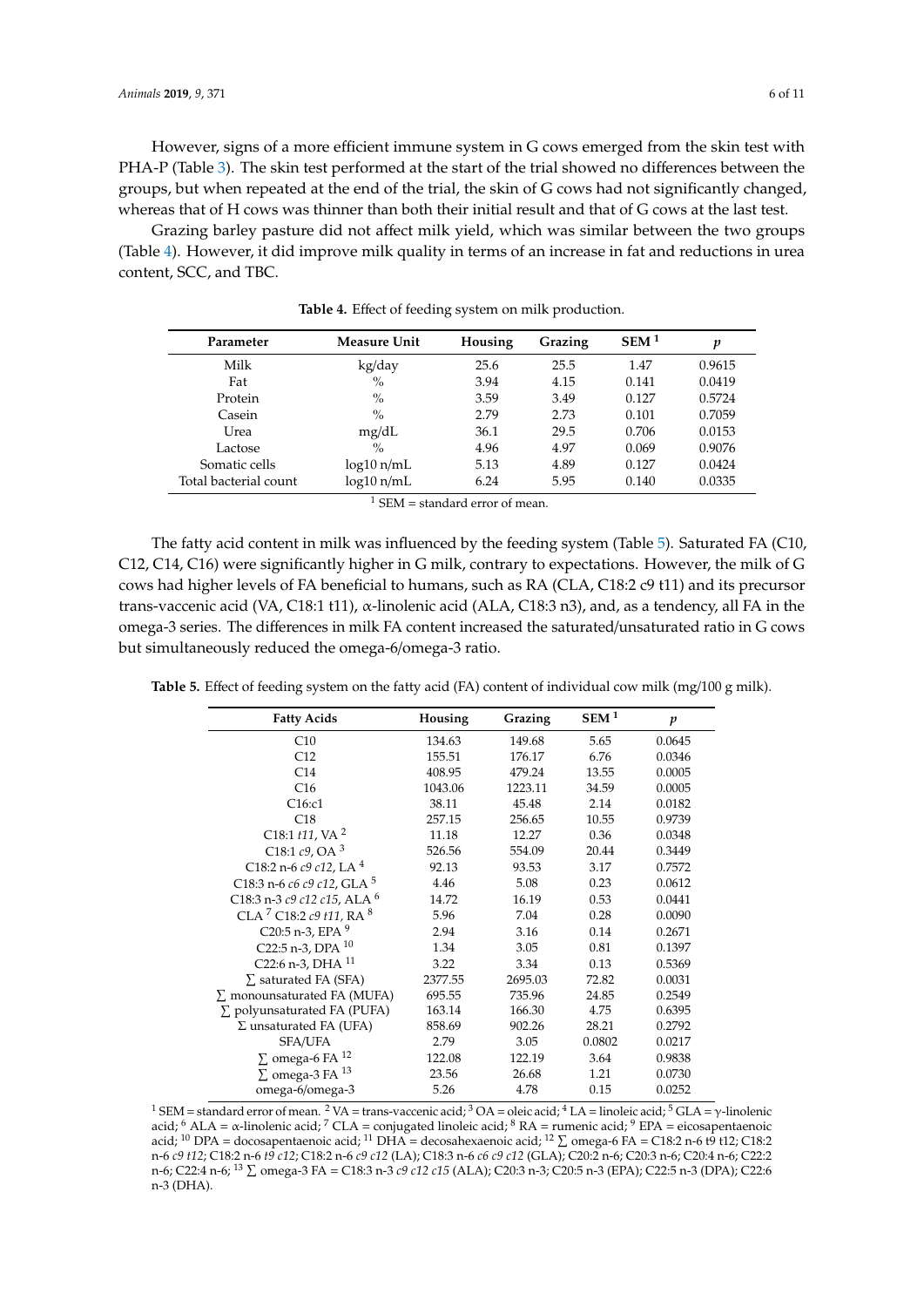# **4. Discussion**

## *4.1. Behaviour*

Grazing cows spent twice as much time eating than cows fed exclusively indoors with unifeed, in line with other findings [\[10](#page-8-9)[,17](#page-9-6)[,18\]](#page-9-7). Commonly, animals at pasture carefully select grass, choosing the more tender and palatable plants or parts of plants; as a result, grazing animals tend to take smaller bites and eat slower for a longer time than animals fed in confinement [\[19\]](#page-9-8). Since H cows dedicated less time to eating, they had more available time, spent mostly idle, which can be a behavioural expression of boredom ([\[20\]](#page-9-9)). As a consequence of green grass intake, G cows spent less time drinking water, consistent with Charlton et al. [\[18\]](#page-9-7).

Contrary to a finding reported by Dohme-Meier et al. [\[21\]](#page-9-10), G cows spent less time walking than the H group; however, in the current study grazing time has to be added to the amount of walking time, as cows at pasture, take slow and small steps forward as they ingest grass [\[10\]](#page-8-9). G cows did not rest lying down at pasture, presumably due to the short grazing time during which they almost continuously ate. However, once back indoors, they preferred to lie down in the cubicle, whereas H cows, which were kept permanently housed, chose to rest lying down in the outdoor area. Charlton and Rutter [\[10\]](#page-8-9) reported that cows like to rest at night, and if weather permits and they can choose, they prefer to lay in the pasture, where there is a wider and more comfortable surface, rather than in the barn. However, in the present study, observations were made exclusively during the day, when the total time spent outdoors by the two groups was similar (66.8 vs. 64.0%, for the H and G groups, respectively).

Observations of sociopositive interactions (Table [2\)](#page-4-0) showed that G cows spent more time sniffing and rubbing affiliatively or allogrooming; these behaviours reflect a greater degree of cohesion and reinforced social bonds among the cows, conditions that reduce aggression [\[22\]](#page-9-11) and seem to be favoured by grazing. [\[23\]](#page-9-12) suggested that allogrooming is an important behaviour with a fundamentally social function useful for the maintenance and stabilisation of relationships among cows. H cows showed more frequent self-grooming, an action that is often considered a stereotype, correlated with a state of boredom or increased stress [\[24\]](#page-9-13); nevertheless, the number of self-grooming activities was quite low, and may not have been due to stress in these cows, as also showed by their lower ROMs levels [\[25\]](#page-9-14). The frequency of aggressive interactions was not affected by the feeding system, and in both groups such interactions were quite infrequent.

#### *4.2. Oxidative Status, and Immune Response*

The oxidative status of cows, measured by ROMs and BAP levels, was affected by the feeding system. Contrary to expectations, grazing seemed to favour an increase in free radicals and did not increase the number of protective antioxidants. However, ROM levels in both groups were low, less than those reported in previous studies in which a negative energy balance, high milk production and early lactation phase affected oxidative status [\[26](#page-9-15)[,27\]](#page-9-16). In the current study, neither group experienced any of these conditions, which suggests that ROM levels did not affect cow health or milk production, and thus implies negligible stress. Excluding the main factors that induce an increase in ROMs, such as beginning lactation, having a negative energy balance, thermal stress, high milk production, and disease, the higher ROM levels in the G group compared to the H group can be attributed to grazing, which can increase the production of free radicals [\[28\]](#page-9-17).

The expected increase in the plasma level of antioxidant of G cows due to the high content of fat-soluble vitamins (vitamins A and E) in green forage [\[7\]](#page-8-6) was not evident, presumably because the short duration of daily grazing or the well-known replacement effect with the TMR received indoors, limited the intake of antioxidant molecules from barley grass [\[29\]](#page-9-18) at pasture.

The humoral immune response, following the injection of the KLH antigen, did not differ between the groups, although the OD of G cows tended to be higher than that of H cows on the first measurement, closest to inoculation. These results are partially comparable to those obtained by Braghieri et al. [\[5\]](#page-8-4), who reported a better immune system in grazing young bulls in the middle of their study and similar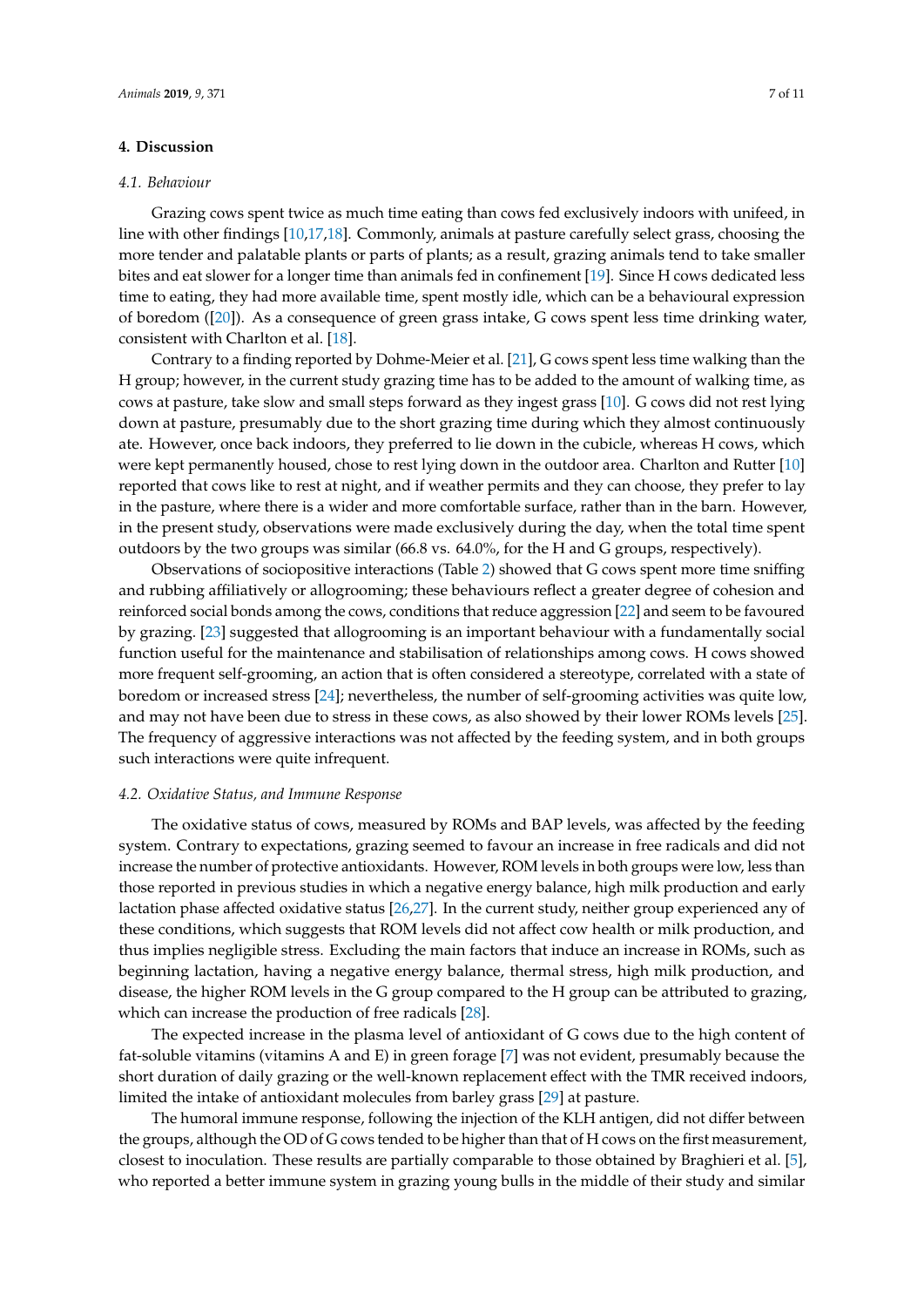values between the groups at the end of the trial. However, this longer duration of immune efficiency compared to the shorter one recorded in this study can be attributed to the higher time spent grazing (24 h) by young bulls [\[5\]](#page-8-4). Instead, the cell-mediated response to the skin test recorded in G cows expresses their better immune status, and is consistent with previous studies that have compared grazing and confined animals of different ruminant species [\[5,](#page-8-4)[30](#page-9-19)[–32\]](#page-9-20).

## *4.3. Milk Production and FA Composition*

The production responses recorded in this trial indicate that the availability of forage biomass at pasture and the short daily grazing time enabled dairy cows to produce comparable amounts of milk to cows kept permanently indoors and fed a diet based on concentrates and hay. These results are in line with Chapinal et al. [\[33\]](#page-10-0) and Kennedy et al. [\[34\]](#page-10-1), who in experiments with grazing cows obtained milk production similar to that of confined cows. Most similar experiments report greater quantities of milk produced by confined cows fed TMR, exclusively, especially when the cows are high yielding [\[35–](#page-10-2)[37\]](#page-10-3) or the feeding supplement does not appropriately support the nutritional needs of grazing cows.

From a qualitative point of view, grazing seems to have improved milk in terms of a higher fat content and a lower level of urea, SCC, and TBC. The fat content of the milk of G cows was higher, probably because of the increased forage/concentrate ratio in the diet comprising the green forage of the pasture. These cows ingested more fibre, which induced in the rumen the production of more acetic acid, a precursor of milk lipids synthesised in the udder. These results deviate from similar studies in which no difference in milk fat was found between cows fed TMR or at pasture [\[35](#page-10-2)[,36\]](#page-10-4) or in which the milk fat of the grazing cows was lower [\[34](#page-10-1)[,38\]](#page-10-5). Over the entire experiment, the milk urea of grazing cows was lower than the confined group, but never lower than 28 mg/dL, which confirms that their intake of dietary crude protein did not limit milk production, in agreement with Fontaneli et al. [\[35\]](#page-10-2). The higher urea levels detected in H cows is probably related to the protein supplement given to these animals through the additional dose of soybean meal and faba bean [\[39\]](#page-10-6). The lower SCC and TBC in the milk of G cows than H cows can be attributed to grazing, in accordance with previous studies [\[35](#page-10-2)[,40](#page-10-7)[–43\]](#page-10-8), in which grazing was found to be related to a lower incidence of subclinical mastitis and greater hygiene of the udder.

With regard to milk FA composition, contrary to most of the literature on the subject [\[44\]](#page-10-9), in this study the content of saturated FA was higher in the milk of grazing cows, especially for palmitic acid (C16). This result, which is partly linked to the higher fat content in G milk, is in line with that of White et al. [\[45\]](#page-10-10). The greater amount of C16 found in the milk of G cows could be linked to the high concentration of palmitic acid in green barley [\[46\]](#page-10-11) that was transferred to the milk. Indeed, palmitic acid is the third most represented FA in green grass, after the two polyunsaturated FA, ALA and linoleic acid [\[44\]](#page-10-9). Moreover, green forage in an advanced phenological stage, like that in this research, is characterised by a higher amount of palmitic acid, as reported by Coppa et al. [\[47\]](#page-10-12).

The high level of saturated FA in the milk of G cows increased the saturated/unsaturated ratio; the few hours scheduled for grazing in this research probably did not allow G cows to ingest a sufficient amount of green grass to reduce this specific ratio in the milk. Nevertheless, the milk of grazing cows was characterised by a higher content of FA, which is beneficial for human health [\[48\]](#page-10-13), such as RA (CLA, C18:2 c9 t11), its precursor VA (18:1 t11), and ALA (C18:3 n3). These results, which are in agreement with similar studies in which animals were fed green forage [\[5](#page-8-4)[,49\]](#page-10-14), show that grazing on barley grass contributed to an increase in the intake of linoleic acid and ALA. After being ingested, the latter are partly transferred directly to the milk and partly biodehydrogenated in the rumen to produce VA, which is subsequently desaturated by delta-9 desaturase in the mammary gland to produce RA, according to the well-known mechanism reported by Elgersma [\[44\]](#page-10-9). Finally, modification of FA content in the G milk led to a tendential increase in the level of total omega-3, and consequently a favourable reduction in the omega-6/omega-3 ratio to one more suitable for human health, as it was below the threshold  $(\leq 5)$  recommended by FAO/WHO [\[50\]](#page-10-15).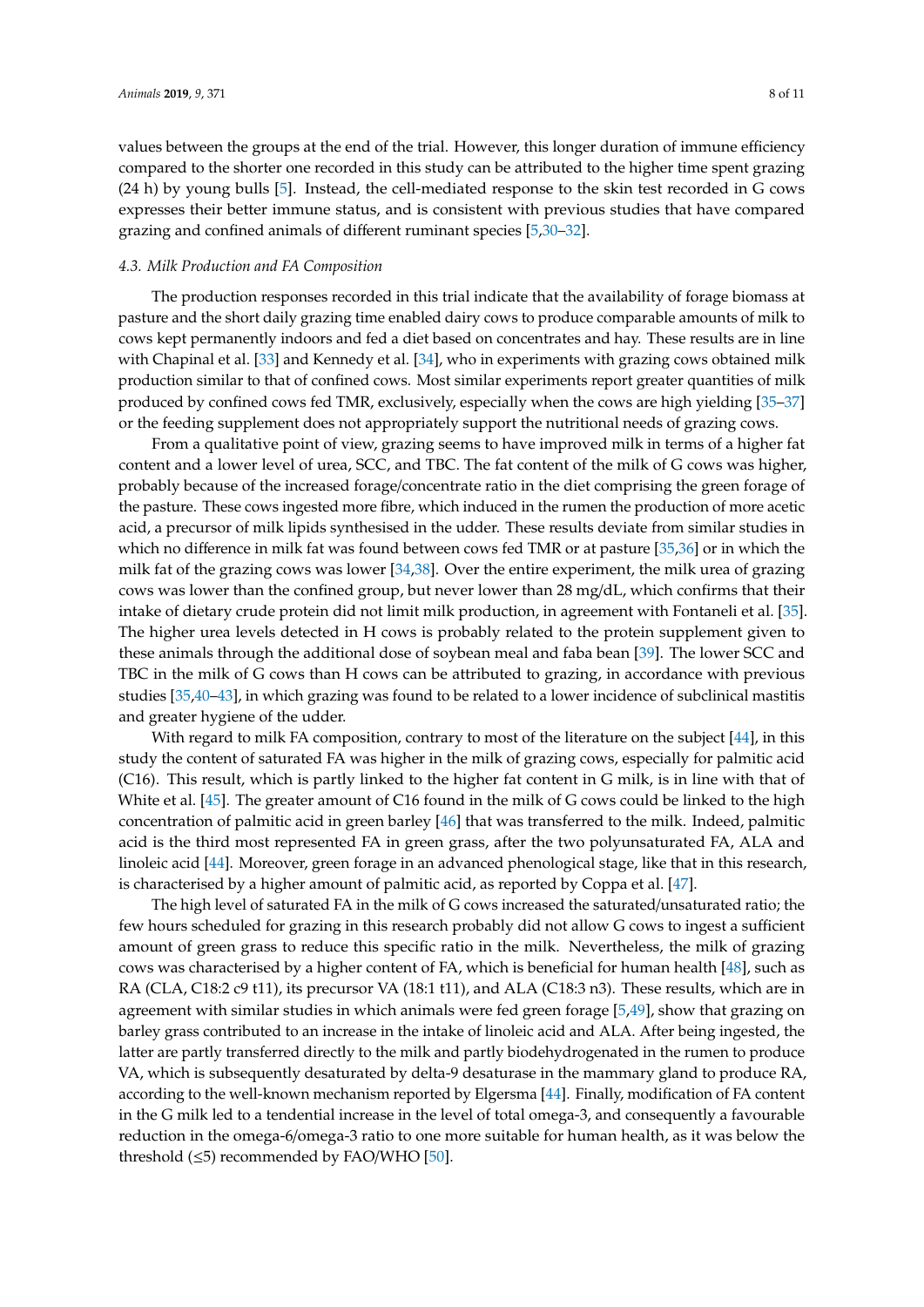# **5. Conclusions**

Grazing cows had a more efficient immune system, which is crucial in preventing the onset of pathologies in livestock and therefore consistent with basic principles of an organic regime. However, contrary to expectations, a short grazing time did not increase antioxidants levels in dairy cows.

Moreover, the association between short grazing time and TMR offered indoors allowed the dairy cows raised under this organic regime to maintain milk production at the same level as cows permanently confined and fed TMR exclusively. The pasture even improved the quality of the milk by increasing its fat content and reducing the content of urea, SCC, and TBC.

The different feeding regimes of the cows influenced milk FA composition, with positive effects of grazing on the levels of some FA beneficial for human health, such as RA, the main CLA isomers, and ALA. Nevertheless, grazing on barley grass did not reduce the content of saturated FA in milk.

Therefore, according to the results obtained in this study, short-duration grazing can be used without negative consequences for organic cows. Even better, this option could reduce feed costs and improve the profitability of farming, producing foods with a lower environmental impact, which are increasingly requested by consumers.

**Author Contributions:** Conceptualisation, methodology, data curation, investigation, A.D.G. and A.B.; data analysis, formal analysis A.D.G., A.B. and A.D.T.; laboratory analysis, G.M. and D.G.; investigation, M.A., A.D.G., A.B. and G.M.; Writing—Original Draft preparation, A.D.G., A.B. and A.D.T.; all authors were involved in developing, writing, and commenting on the manuscript. All authors read and approved the final manuscript.

**Funding:** This research was partially funded by the University of Palermo. The APC was funded by "*Approccio integrato per lo sviluppo di prodotti innovativi nei settori trainanti del comparto agroalimentare siciliano*"—Project: 2017-NAZ-0228—CUP B78117000260008.

**Conflicts of Interest:** The authors declare no conflict of interest.

## **References**

- <span id="page-8-0"></span>1. Vaarst, M.; Roderick, S.; Lund, V.; Lockerets, W. *Animal Health and Welfare in Organic Agriculture*; CABI Publishing: Wallingford, UK, 2004.
- <span id="page-8-1"></span>2. Van den Pol–van Dasselaar, A.; Vellinga, T.V.; Johansen, A.; Kennedy, E. To graze or not to graze, that's the question. In *Biodiversity and Animal Feed Future Challenges for Grassland Production. Proceedings of the 22nd General Meeting of the European Grassland Federation, Uppsala, Sweden, 9–12 June 2008*; Swedish University of Agricultural Sciences: Uppsala, Sweden, 2008; pp. 706–716.
- <span id="page-8-2"></span>3. Napolitano, F.; Grasso, F.; Bordi, A.; Tripaldi, C.; Saltalamacchia, F.; Pacelli, C.; De Rosa, G. On-farm welfare assessment in dairy cattle and buffaloes: Evaluation of some animal-based parameters. *Ital. J. Anim. Sci.* **2005**, *4*, 223–231. [\[CrossRef\]](http://dx.doi.org/10.4081/ijas.2005.223)
- <span id="page-8-3"></span>4. Legrand, A.L.; Von Keyserlingk, M.; Weary, D. Preference and usage of pasture versus free-stall housing by lactating dairy cattle. *J. Dairy Sci.* **2009**, *92*, 3651–3658. [\[CrossRef\]](http://dx.doi.org/10.3168/jds.2008-1733) [\[PubMed\]](http://www.ncbi.nlm.nih.gov/pubmed/19620646)
- <span id="page-8-4"></span>5. Braghieri, A.; Pacelli, C.; De Rosa, G.; Girolami, A.; De Palo, P.; Napolitano, F. Podolian beef production on pasture and in confinement. *Animal* **2011**, *5*, 927–937. [\[CrossRef\]](http://dx.doi.org/10.1017/S1751731110002685) [\[PubMed\]](http://www.ncbi.nlm.nih.gov/pubmed/22440032)
- <span id="page-8-5"></span>6. Von Keyserlingk, M.A.G.; Rushen, J.; De Passillé, A.M.; Weary, D.M. Invited review: The welfare of dairy cattle–key concepts and the role of science. *J. Dairy Sci.* **2009**, *92*, 4101–4111. [\[CrossRef\]](http://dx.doi.org/10.3168/jds.2009-2326) [\[PubMed\]](http://www.ncbi.nlm.nih.gov/pubmed/19700671)
- <span id="page-8-6"></span>7. Celi, P. Oxidative stress in ruminants. In *Studies on Veterinary Medicine, Oxidative Stress in Applied Basic Research and Clinical Practice*; Mandelker, L., Vajdovich, P., Eds.; Springer Science+Business Media: New York, NY, USA, 2011; pp. 191–231.
- <span id="page-8-7"></span>8. Bonanno, A.; Tornambè, G.; Bellina, V.; De Pasquale, C.; Mazza, F.; Maniaci, G.; Di Grigoli, A. Effect of farming system and cheesemaking technology on the physicochemical characteristics, fatty acid profile, and sensory properties of caciocavallo palermitano cheese. *J. Dairy Sci.* **2013**, *96*, 710–724. [\[CrossRef\]](http://dx.doi.org/10.3168/jds.2012-5973) [\[PubMed\]](http://www.ncbi.nlm.nih.gov/pubmed/23127907)
- <span id="page-8-8"></span>9. Hulshof, P.J.M.; Van Roekel-Jansen, T.; Van de Bovenkamp, P.; West, C.E. Variation in retinol and carotenoid content of milk and milk products in the Netherlands. *J. Food Comp. Anal.* **2006**, *19*, 67–75. [\[CrossRef\]](http://dx.doi.org/10.1016/j.jfca.2005.04.005)
- <span id="page-8-9"></span>10. Charlton, G.L.; Rutter, S.M. The behaviour of housed dairy cattle with and without pasture access: A review. *Appl. Anim. Behav. Sci.* **2017**, *192*, 2–9. [\[CrossRef\]](http://dx.doi.org/10.1016/j.applanim.2017.05.015)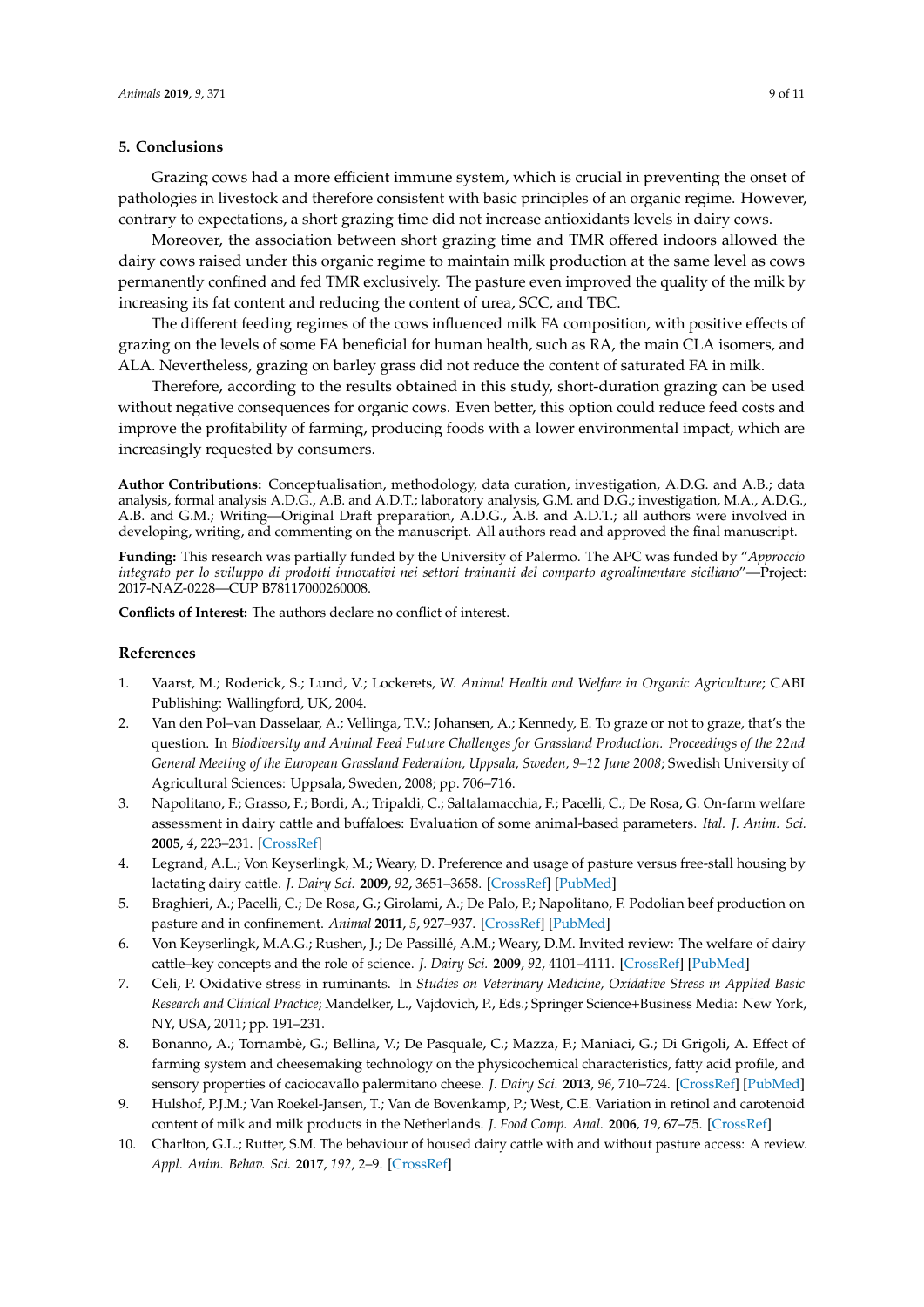- <span id="page-9-0"></span>11. Meul, M.; Van Passel, S.; Fremaut, D.; Haesaert, G. Higher sustainability performance of intensive grazing versus zero–grazing dairy systems. *Agron. Sustain. Dev.* **2012**, *32*, 629–638. [\[CrossRef\]](http://dx.doi.org/10.1007/s13593-011-0074-5)
- <span id="page-9-1"></span>12. AOAC. *O*ffi*cial Methods of Analysis*, 17th ed.; Association of Official Analytical Chemists International: Gaithersburg, MD, USA, 2000.
- <span id="page-9-2"></span>13. Van Soest, P.J.; Robertson, J.B.; Lewis, B.A. Methods for dietary fiber, neutral detergent fiber, and nonstarch polysaccharides in relation to animal nutrition. *J. Dairy Sci.* **1991**, *74*, 3583–3597. [\[CrossRef\]](http://dx.doi.org/10.3168/jds.S0022-0302(91)78551-2)
- <span id="page-9-3"></span>14. Lee, M.R.F.; Tweed, J.K.S. Isomerisation of cis-9 trans-11 conjugated linoleic acid (CLA) to trans–9 trans–11 CLA during acidic methylation can be avoided by a rapid base catalysed methylation of milk fat. *J. Dairy Res.* **2008**, *75*, 354–356. [\[CrossRef\]](http://dx.doi.org/10.1017/S0022029908003518)
- <span id="page-9-4"></span>15. Kramer, J.K.; Cruz-Hernandez, C.; Deng, Z.; Zhou, J.; Jahreis, G.; Dugan, M.E. Analysis of conjugated linoleic acid and trans 18: 1 isomers in synthetic and animal products. *Am. J. Clin. Nutr.* **2004**, *79*, 1137S–1145S. [\[CrossRef\]](http://dx.doi.org/10.1093/ajcn/79.6.1137S) [\[PubMed\]](http://www.ncbi.nlm.nih.gov/pubmed/15159247)
- <span id="page-9-5"></span>16. Luna, P.; De la Fuente, M.A.; Juárez, M. Conjugated linoleic acid in processed cheeses during the manufacturing stages. *J. Agric. Food Chem.* **2005**, *53*, 2690–2695. [\[CrossRef\]](http://dx.doi.org/10.1021/jf048091x) [\[PubMed\]](http://www.ncbi.nlm.nih.gov/pubmed/15796612)
- <span id="page-9-6"></span>17. Roca–Fernandez, A.I.; Ferris, C.P.; Gonzalez–Rodriguez, A. Behavioural activities of two dairy cow genotypes (Holstein-Friesian vs. Jersey x Holstein-Friesian) in two milk production systems (grazing vs confinement). *Span. J. Agric. Res.* **2013**, *11*, 120–126. [\[CrossRef\]](http://dx.doi.org/10.5424/sjar/2013111-2682)
- <span id="page-9-7"></span>18. Charlton, G.L.; Rutter, S.M.; East, M.; Sinclair, L.A. Preference of dairy cows: Indoor cubicle housing with access to a total mixed ration vs. access to pasture. *Appl. Anim. Behav. Sci.* **2011**, *130*, 1–9. [\[CrossRef\]](http://dx.doi.org/10.1016/j.applanim.2010.11.018)
- <span id="page-9-8"></span>19. Oshita, T.; Sudo, K.; Nonaka, K.; Kume, S.; Ochiai, K. The effect of feed regimen on chewing time, digesta passage rate and particle size distribution in Holstein non-lactating cows fed pasture ad libitum. *Livest. Sci.* **2008**, *113*, 243–250. [\[CrossRef\]](http://dx.doi.org/10.1016/j.livsci.2007.04.001)
- <span id="page-9-9"></span>20. Chaplin, S.J.; Tierney, G.; Stockwell, C.; Logue, D.N.; Kelly, M. An evaluation of mattresses and mats in two dairy units. *Appl. Anim. Behav. Sci.* **2000**, *66*, 263–272. [\[CrossRef\]](http://dx.doi.org/10.1016/S0168-1591(99)00100-8)
- <span id="page-9-10"></span>21. Dohme–Meier, F.; Kaufmann, L.D.; Görs, S.; Junghans, P.; Metges, C.C.; Van Dorland, H.A.; Bruckmaier, R.M.; Münger, A. Comparison of energy expenditure, eating pattern and physical activity of grazing and zero-grazing dairy cows at different time points during lactation. *Livest. Sci.* **2014**, *162*, 86–96. [\[CrossRef\]](http://dx.doi.org/10.1016/j.livsci.2014.01.006)
- <span id="page-9-11"></span>22. Boissy, A.; Manteuffel, G.; Jensen, M.B.; Moe, R.O.; Spruijt, B.; Keeling, L.J.; Winckler, C.; Forkman, B.; Dimitrov, I.; Langbein, J.; et al. Assessment of positive emotions in animals to improve their welfare. *Physiol. Behav.* **2007**, *92*, 375–397. [\[CrossRef\]](http://dx.doi.org/10.1016/j.physbeh.2007.02.003)
- <span id="page-9-12"></span>23. Sato, S.; Tarumizu, S.; Hatae, K. The influence of social factors on allogrooming in cows. *Appl. Anim. Behav. Sci.* **1993**, *38*, 235–244. [\[CrossRef\]](http://dx.doi.org/10.1016/0168-1591(93)90022-H)
- <span id="page-9-13"></span>24. DeVries, T.J.; Vankova, M.; Veira, D.M.; Von Keyserlingk, M.A.G. Short communication: Usage of mechanical brushes by lactating dairy cows. *J. Dairy Sci.* **2007**, *90*, 2241–2245. [\[CrossRef\]](http://dx.doi.org/10.3168/jds.2006-648)
- <span id="page-9-14"></span>25. Miller, J.K.; Brzezinska–Slebodzinska, E.; Madsen, F.C. Oxidative stress, antioxidants, and animal function. *J. Dairy Sci.* **1993**, *76*, 2812–2823. [\[CrossRef\]](http://dx.doi.org/10.3168/jds.S0022-0302(93)77620-1)
- <span id="page-9-15"></span>26. Pedernera, M.; Celi, P.; García, S.C.; Salvin, H.E.; Barchia, I.; Fulkerson, W.J. Effect of diet, energy balance and milk production on oxidative stress in early-lactating dairy cows grazing pasture. *Vet. J.* **2010**, *186*, 352–357. [\[CrossRef\]](http://dx.doi.org/10.1016/j.tvjl.2009.09.003) [\[PubMed\]](http://www.ncbi.nlm.nih.gov/pubmed/19804998)
- <span id="page-9-16"></span>27. Abuelo, A.; Hernandez, J.; Alves-Nores, V.; Benedito, J.L.; Castillo, C. Association of serum concentration of different trace elements with biomarkers of systemic oxidant status in dairy cattle. *Biol. Trace Elem. Res.* **2016**, *174*, 319–324. [\[CrossRef\]](http://dx.doi.org/10.1007/s12011-016-0713-4) [\[PubMed\]](http://www.ncbi.nlm.nih.gov/pubmed/27113768)
- <span id="page-9-18"></span><span id="page-9-17"></span>28. Ji, L.L. Antioxidants and oxidative stress in exercise. *Proc. Soc. Exp. Biol. Med.* **1999**, *222*, 283–292. [\[CrossRef\]](http://dx.doi.org/10.1046/j.1525-1373.1999.d01-145.x) [\[PubMed\]](http://www.ncbi.nlm.nih.gov/pubmed/10601887)
- 29. Lee, S.H.; Jew, S.S.; Chang, P.S.; Hong, I.J.; Hwang, E.S.; Kim, K.S.; Kim, K.T.; Sung, H.L. Free radical scavenging effect and antioxidant activities of barley leaves. *Food Sci. Biotechnol.* **2003**, *12*, 268–273.
- <span id="page-9-19"></span>30. Braghieri, A.; Pacelli, C.; Verdone, M.; Girolami, A.; Napolitano, F. Effect of grazing and homeopathy on milk production and immunity of Merino derived ewes. *Small Rumin. Res.* **2007**, *69*, 95–102. [\[CrossRef\]](http://dx.doi.org/10.1016/j.smallrumres.2005.12.014)
- 31. De Rosa, G.; Napolitano, F.; Saltalamacchia, F.; Bilancione, A.; Sabia, E.; Grasso, F.; Bordi, A. The effect of rearing system on behavioural and immune responses of buffalo heifers. *Ital. J. Anim. Sci.* **2007**, *6–2*, 1260–1263. [\[CrossRef\]](http://dx.doi.org/10.4081/ijas.2007.s2.1260)
- <span id="page-9-20"></span>32. Sabia, E.; Napolitano, F.; De Rosa, G.; Terzano, G.M.; Barile, V.L.; Braghieri, A.; Pacelli, C. Efficiency to reach age of puberty and behaviour of buffalo heifers (Bubalus bubalis) kept on pasture or in confinement. *Animal* **2014**, *11*, 1907–1916. [\[CrossRef\]](http://dx.doi.org/10.1017/S1751731114001876)